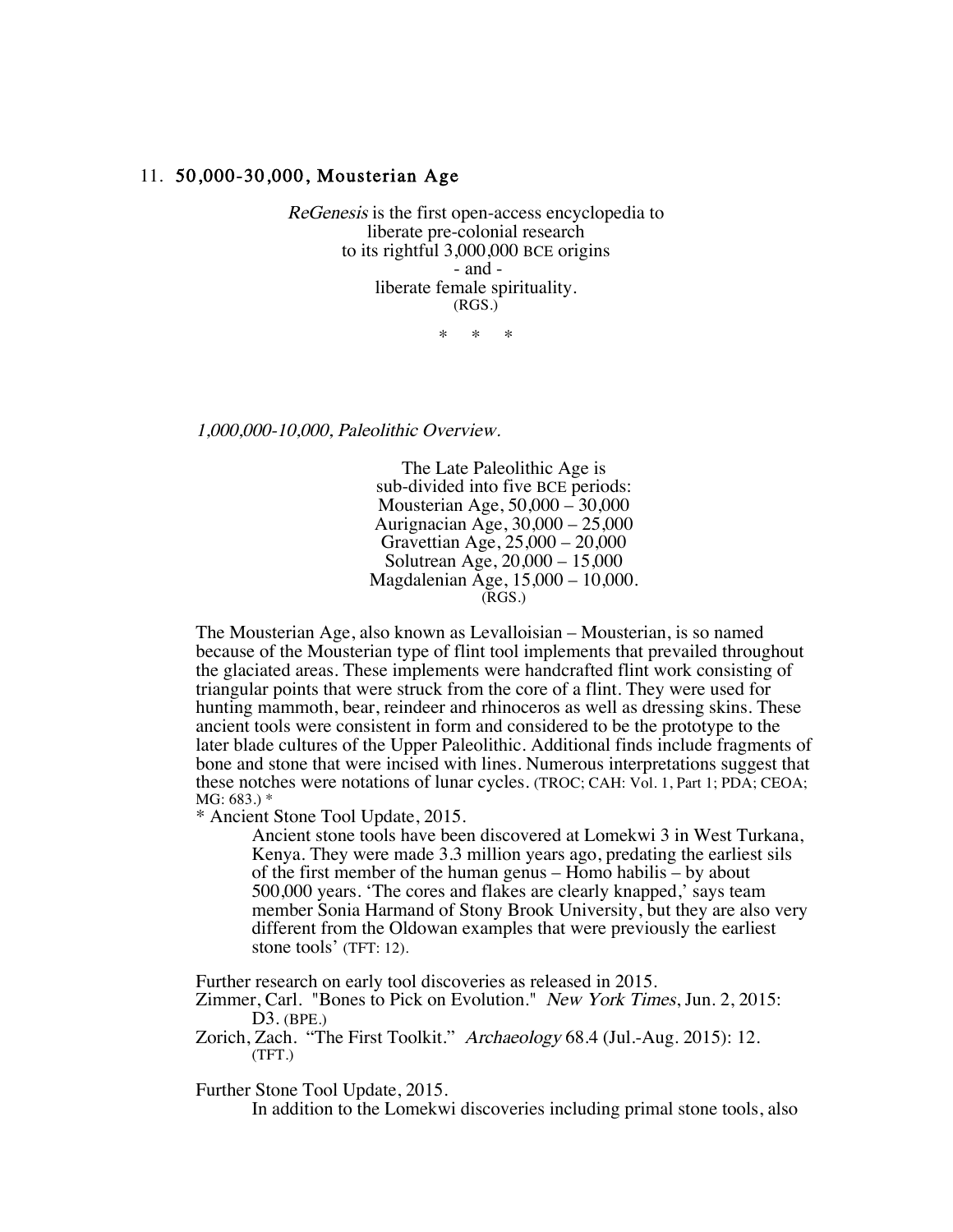see the 2015 scientific reports on the Rising Star Cave near South Johannesburg. "More than 1,500 fossil elements documenting the discovery constituted the largest sample for any hominin species in a single African site and one of the largest anywhere in the world." The Rising Star Cave is around 3 million years and landmark discoveries include a new hominin species called H. Naledi (star) between 2.5 to 2.8 million years old. Cave findings support a vast burial chamber of the H. Naledi (Homo habilis), "who were apparently among the first toolmakers" (CYA: A1, A3). (Also, RGS: 538 BCE-CE, Second Temple Period). Wilford, John Noble. "Cave Yields Addition to the Human Family Tree." New York Times, Sept. 11, 2015: A1, A3. (CYA.)

Extensive examination of this Lunar Hypothesis:

Marshack, Alexander. The Roots of Civilization: The Cognitive Beginnings of Man's First Art, Symbol and Notation. Mount Kisco, NY: Moyer Bell, 1991. (TROC.)

For a discussion on the proposed impact of this Creative Explosion:

- Bataille, Georges. Lascaux; Or, The Birth of Art: Prehistoric Painting. The Great Centuries of Painting. Lausanne, Switzerland: 1955. (LBA.)
- Bisson, Michael S. and Pierre Bolduc. "Previously Undescribed Figurines from the Grimaldi Caves." Current Anthropology 35.4 (Aug.-Oct. 1994): 458-468. (PU.)
- Caldwell, Duncan. "Supernatural Pregnancies: Common Features and New Ideas Concerning Upper Paleolithic Feminine Imagery." Arts & Cultures. Geneva, Switzerland: Barbier-Mueller Museums, 2010. 52-75. (SPC.)
- Clottes, Jean. "Paleolithic Cave Art of France." Bradshaw Foundation (1995) Jun. 29, 2008 <http://www.bradshawfoundation.com/clottes/page4.php>. (PAF.)
- Collins, Christopher. Paleopoetics: The Evolution of the Preliterate Imagination. New York, NY: Columbia University Press, 2013. (PE.)
- Conroy, L. P. "Female Figurines of the Upper Paleolithic and the Emergence of Gender." Women in Archaeology: A Feminist Critique. Eds. Hilary du Cros and Laurajane Smith. Canberra, Australia: Dept. of Prehistory, Research School of Pacific Studies, Australian National University, 1993. 153-160. (FF.)

Mithen, Steven. "The Evolution of Imagination: An Archaeological Perspective." Sub-Stance 30.1/2 (2001): 28-54. (EI.)

- Pfeiffer, John E. The Creative Explosion: An Inquiry into the Origins of Art and Religion. New York, NY: Harper & Row, 1982. (TCE.)
- Wildgen, Wolfgang. "The Paleolithic Origins of Art, Its Dynamic and Topological Aspects, and the Transition to Writing." Semiotic Evolution and the Dynamics of Culture. Eds. Bax, Marcel, Barend van Heusden, and Wolfgang Wildgen. Bern, Switzerland: Peter Lang, 2004. 128-132. (PO.)

Further research indicates that ancient cave artists who made the hand stencils 'were predominately female':

Snow, Dean. "Sexual Dimorphism in European Upper Paleolithic Cave Art." American Antiquity 78.4 (Oct. 2013): 746-761. (SDE.)

Further research on the Late Paleolithic or Upper Ice Age: Tattersall, Ian. The Fossil Trail: How We Know What We Think We Know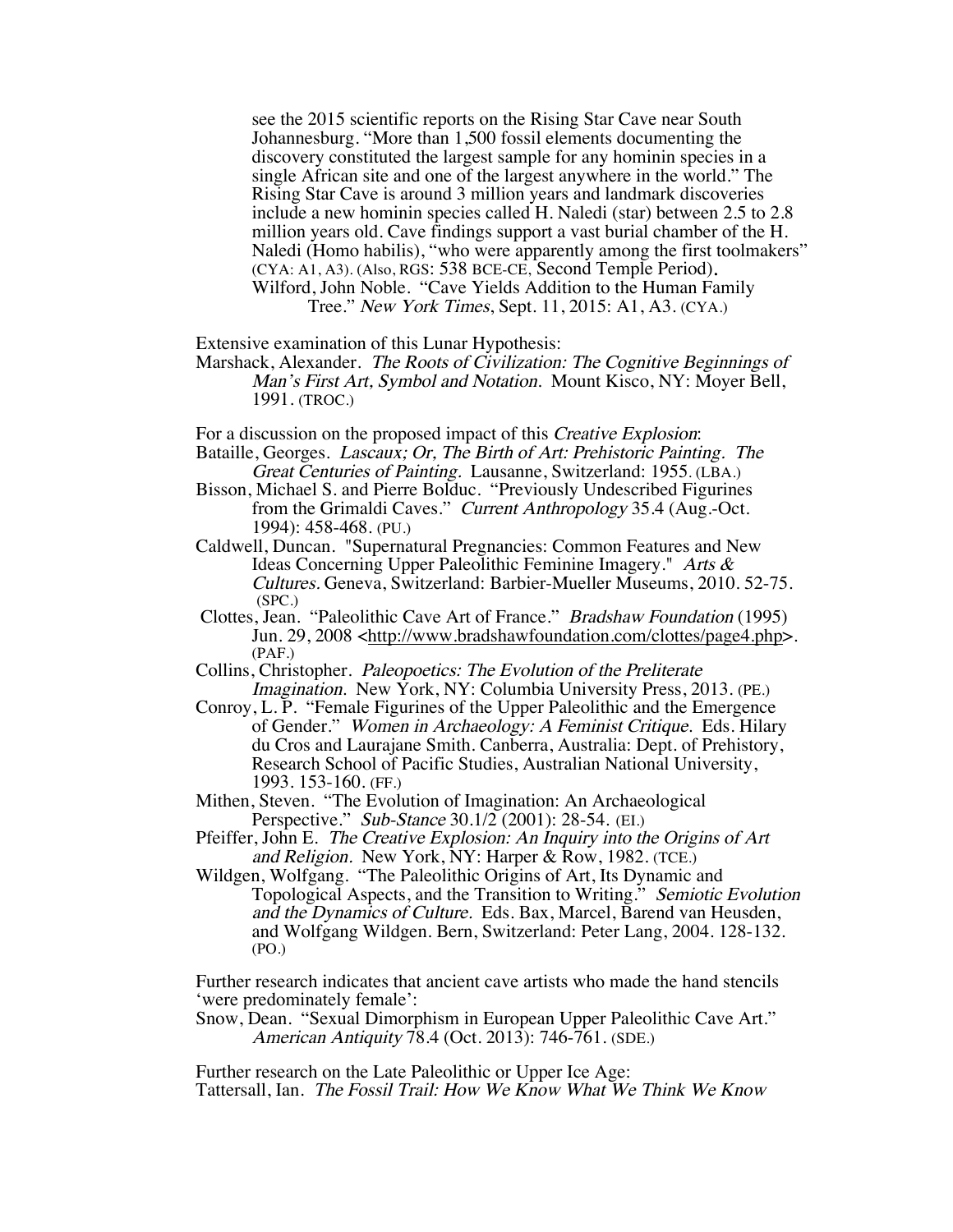about Human Evolution. New York, NY: Oxford University Press, 2009. (FT.)

Further Paleolithic research: 1,000,000-10,000, Paleolithic Overview; 1,000,000- 50,000, Early (Lower) Paleolithic Age; 50,000-30,000, Mousterian Age; 34,000- 28,000, Les Eyzies Vulva Engravings, Dordogne Caves; 30,000-25,000, Aurignacian Age; 30,000-25,000, Goddess of Willendorf, Austria; 25,000-20,000, Gravettian Age; 25,000-20,000, Goddess of Laussel; 24,000, Dolni Vestonice; 23,000, Goddess of Lespugue; 22,000, Maiden with Hood; 20,000-15,000, Solutrean Age; 15,000-10,000, Magdalenian Age; 15,000-12,000, Lascaux Cave; 13,000-11,000, Altamira Cave; and 12,000, Pamukkale/Hierapolis, Anatolia (Central Turkey). (RGS.)

Further migration research  $*$  and dating refinements:

Journey of Man. Dir. Jennifer Beamish. Eds. Clive Maltby, Gregers Sall, and Spencer Wells. Tigress Productions, Public Broadcasting Service (U.S.), et al. 1 videodisc (120 min.) PBS Home Video, 2004. (JOM.)

Mitchell, Peter. African Connections: Archaeological Perspectives on Africa and the Wider World. Walnut Creek, CA: AltaMira, 2005. (ACA.)

Stahl, Ann Brower, Ed. African Archaeology: A Critical Introduction. Malden, MA: Blackwell Pub., 2005. (AAC.)

Zimmer, Carl. "The First Farmers." New York Times, Oct. 18, 2016: D31, D6. (TFF.)

\_\_\_\_\_. "Oldest Fossils of Homo Sapiens Found in Morocco, Altering History of Our Species." New York Times, Jun. 7, 2017: A6. (OFH.)

Zorich, Zach. "New Evidence for Mankind's Earliest Migrations." Archaeology 64.3 (May-Jun. 2011): 9-10, 66. (NEM.)

- \_\_\_\_\_. "Timelines: Tracking When Humans, Neanderthals, and Denisovans Crossed Paths – And What Became of Their Offspring." Archaeology 69.4 (Jul.-Aug. 2016): 33-35. (TT.)
- \* Also see G. Connah's Forgotten Africa (2004).

Further 2016 DNA genetic analysis of a single origin - and - dating considerations now concludes that people everywhere descended from the KhoiSan tribe in Namibia, South Africa. Also, according to Joshua M. Akey, we "know there were multiple dispersals out of Africa, but we can trace our ancestry back to a single one." (HWG: A6.)

Zimmer, Carl. "How We Got Here: DNA Points to a Single Migration From Africa." New York Times, 22 Sep. 2016: A1, A6. (HWG.)

IMAGE: AURIGNACIAN VULVA IN STONE: LA FERRASSIE, FRANCE. PHOTO: © GSA. DESCRIPTION: INCISED AURIGNACIAN VULVA IN STONE, LA FERRASSIE, FRANCE. SLIDE LOCATION NEO. PAL. FRANCE, SHEET 2, ROW 4, SLEEVE 3, SLIDE #18, c.

34,000- 28,000 BCE.

CU\_NPF\_S2\_R4\_SL3\_S18.jpg

SHOT ON LOCATION: THE MUSEUM OF NATURAL HISTORY: NEW YORK, NY. NOTE 1: FIELDWORK PROJECT 1993.

PHOTO NOTE: FOR AURIGNACIAN VULVA PHOTO RESEARCH, SEE THE NEW NATURAL MUSEUM OF PREHISTORY LES EYZIES IN THE VILLAGE OF LES EYZIES, FRANCE, DISTINGUISHED AS ONE THE FINEST ICE AGE AND MAGDALENIAN COLLECTIONS IN THE WORLD.

IMAGE: AURIGNACIAN VULVA FROM THE VALLEY OF VÉZÈRE: DORDOGNE, FRANCE.